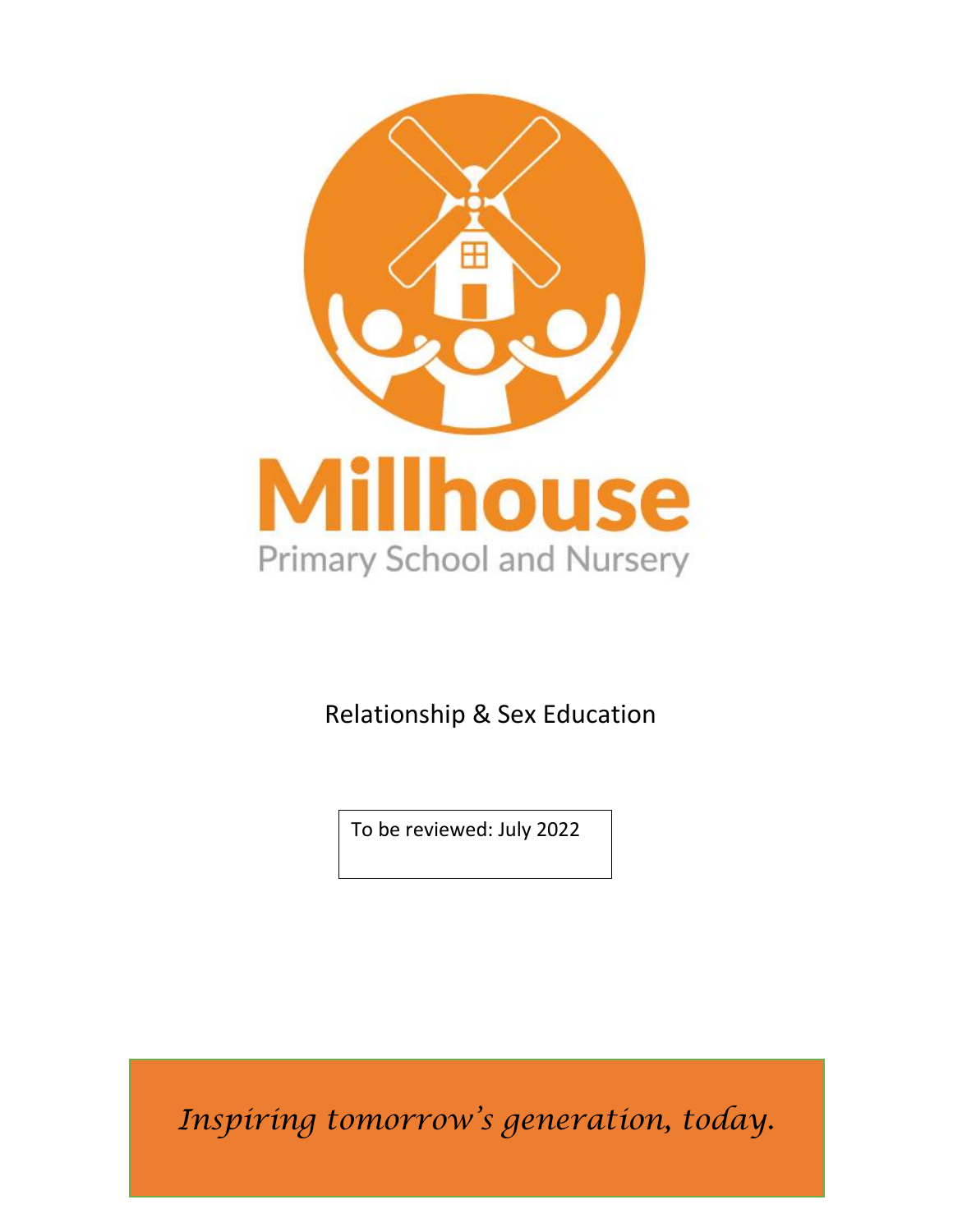## **Millhouse Primary School & Nursery**

#### **Relationships and Sex Education Policy**

## **Rationale**

At Millhouse Primary School & Nursery, we believe relationships and sex education should be taught in manner that is sensitive and relevant to the needs of the children. Although sex education is not part of the national curriculum for Primary School, we feel that our current programme of work prepares children for the relationships they may encounter in life and give children an understanding of feelings that may arise in differing situations. We also believe that through the teaching of relationship & sex education we promote moral understanding. All teaching is appropriate for each child's stage of development.

## **Aims**

## Our aims

- $\checkmark$  For children to be able to understand the changes their bodies will go through as they grow up.
- $\checkmark$  For children to understand the feelings they may encounter during relationships
- $\checkmark$  For children to understand how babies are created and the responsibility of having a child
- $\checkmark$  For children to know there are different types of relationships that people may enter into
- $\checkmark$  For children to understand how the media represent sex and relationships and how this often does not match everyday life
- $\checkmark$  For children to appreciate that understanding of RSE varies according to age and therefore should not be discussed with children younger than themselves

#### **Organisation & Implementation**

We teach sex and relationship education across Key Stages 1 and 2 and have chosen learning objectives that are appropriate to each year group; for example, in Year 1 children learn that animals and creatures have babies and name what we call these (dog / puppy, cat / kitten) and they look at animal life cycles, in Year 3 children learn the names of human body parts and in Year 5 and 6 they learn more about human reproduction and puberty. The basis of our planning is the Channel 4 series 'Living and Growing'. Areas that each Year group study can be found in our scheme of work overview which is at the end of this policy.

#### **Inclusion (differentiation)**